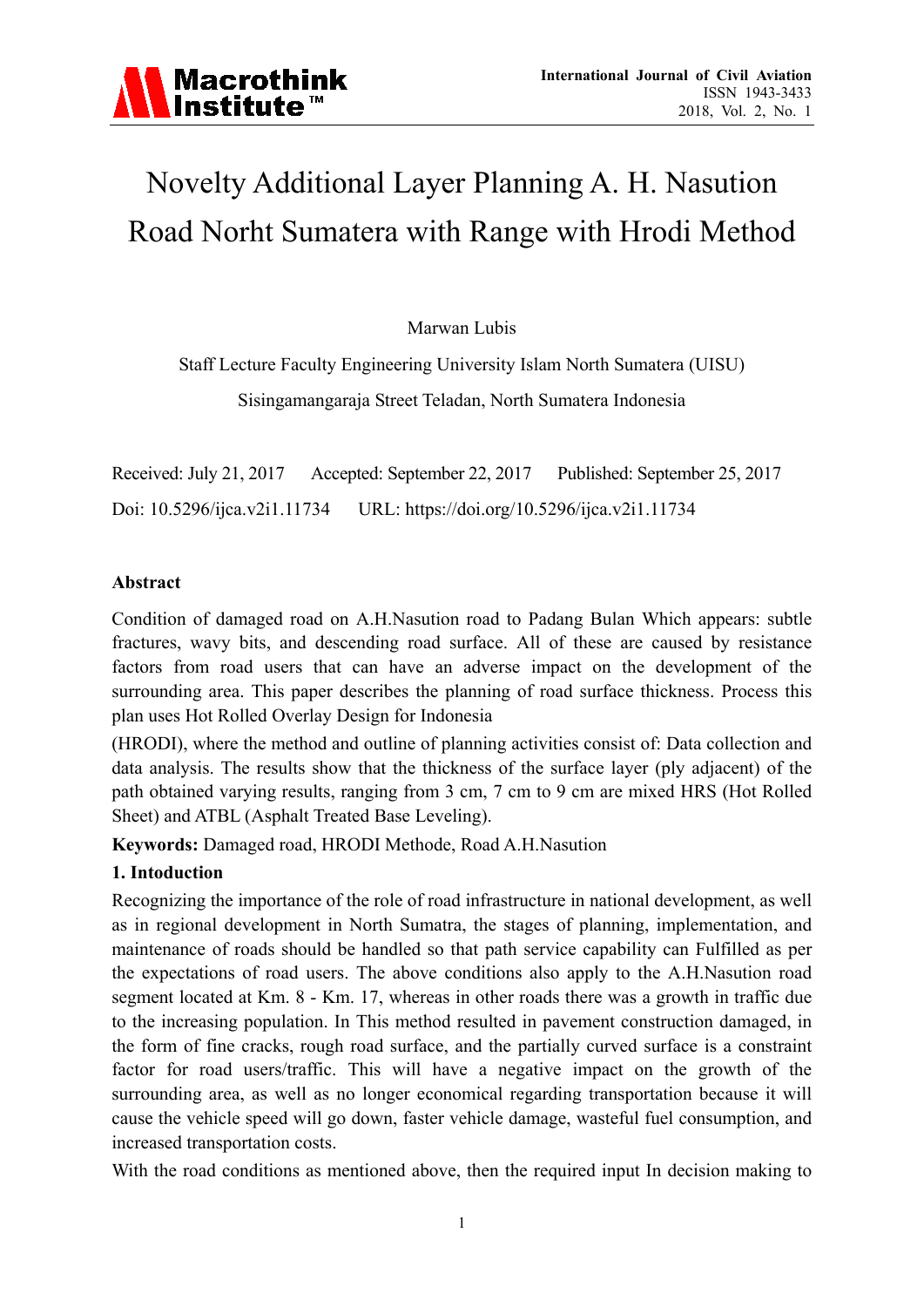# **Macrothink** Institute<sup>™</sup>

handle, improve, and maintain The state of the road. One such effort is the need for a thick design an overlay layer made of commonly used construction As a reference in determining the overlay thickness of the Hot Rolled Sheet (HRS) layer type to be used on the road. Based on these facts, it is necessary to do research Purpose: Designing the overlay of pavement construction on A.H.Nasution road which is made from Hot Rolled Sheet (HRS), using Hot Rolled Overlay Design For Indonesia (RODI).

## **2. Literature Review**

The material used in the design of a new pavement with pavement HRODI method is an additional layer construction of road pavement, which is Equipped with design data as follows:

1). Design data required for the design of additional pavement layers These include: a). The condition of a road surface, b). Data on road surface conditions In the form of data from the assessment of surface coating conditions, comfort Vehicle and the weight of the damage. Accumulation of all conditions Road surface expressed in RCI (Road Condition Index)

2). Deflection data that occurs obtained from the examination of deflection conditions On the road surface using the Benkelman Beam (BB) tool.

3). Camber condition data from a cross-sectional road obtained through direct measurement in the field of the width of the road body and The transverse slope of the road body.

4). The traffic condition data on the design yng is the result of the survey Traffic volume, role of road, length and width of pavement, number of lanes, The age of the plan and the data on the growth rate of traffic on the road. All of the above design data are based on a survey result Along the A.H.Nasution road with a length of  $+ 15$  Km Types of pavement layers to be designed for additional layer thickness (overlay) With HRODI method is a mixture of hot rolled sheets asphalt type (HRS).

This type of HRS is a mixture of aggregates and asphalt, where aggregate Dominated by filler material (aggregate pass sieve No. 200). Some design parameters used in layered planning Additionally with the HRODI method is a reversed segment, surface condition Road (RCI), longitudinal cross-sectional chamber conditions, and cross-equivalent Cumulative traffic load over the life of the plan. Determination of point deflection (d), where the identification of the deflection value of Means of Benkelman does each point/station (d) measurement of deflection Beam (BB), and the calculation using Equation (1) follows:

$$
d = Fm \cdot F1. \; Fe(d4 - d1) \tag{1}
$$

Where:

 $d =$ Deflection back

Fm = Long tool tool and BB tool tool counter).

Fe = seasonal and environmental factors

 $F1 =$ Load correction factor

 $d1$  = Reading BB dial when the load position is right on the heel of the stem

 $d4 = BB BB$  loading when the load is 6 m from the starting point.

Determination of the reversed segment (D) is based on the calculation of the value

Back deflection from any point / station (d). Determination of the value of the reverse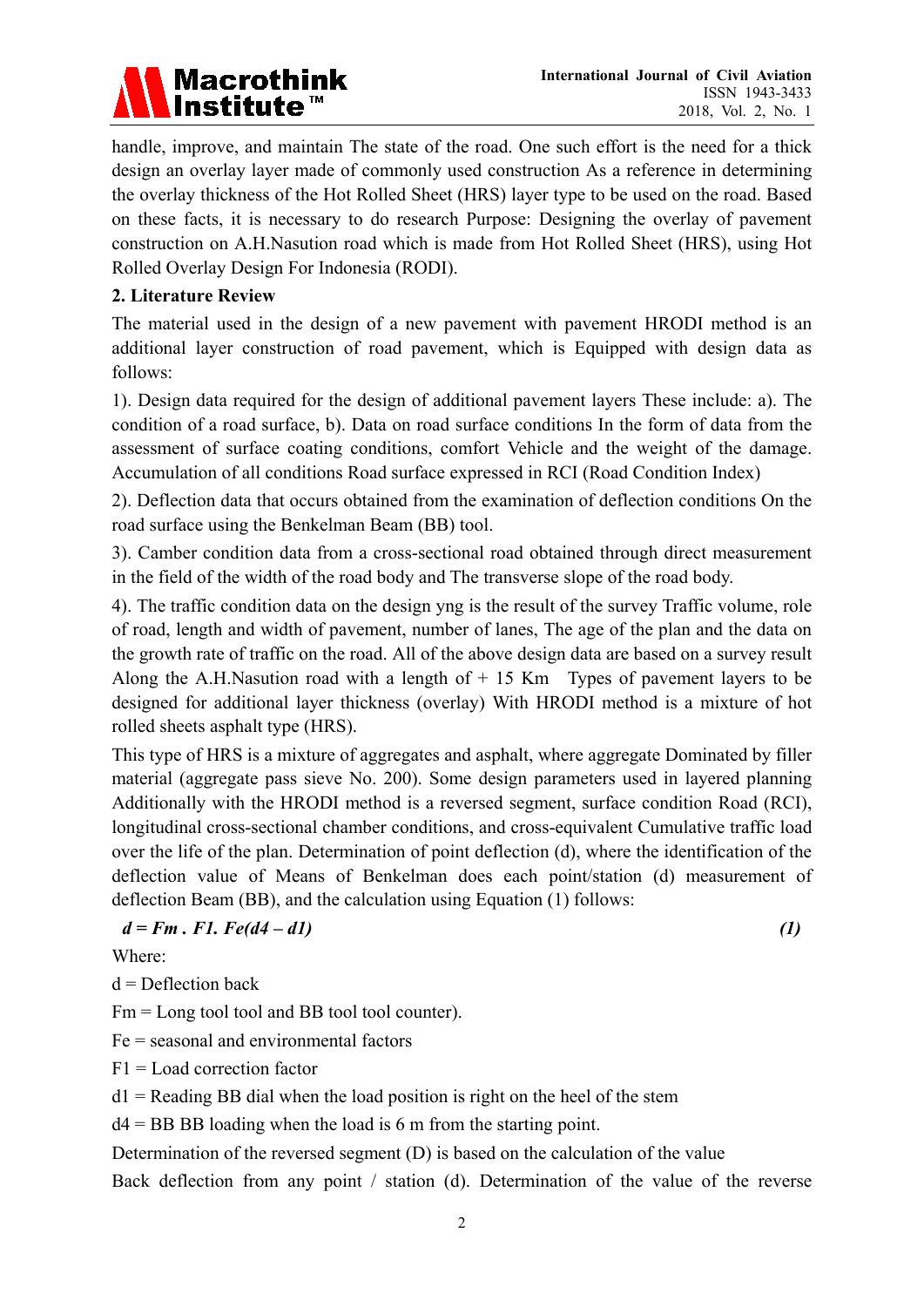

#### segment

Determined the following stages:

- A. Describes the deflection graph of each point and path length.
- B. Describes the graph of the RCI value and path length
- C. Spread the graph from road width and path length
- D. Divide road segments into segments based on uniformity of conditions
- Road in accordance with the assessment of the three graphs mentioned above.

The countdown counts representing each existing segment (D) with

Use equation (2) as follows:

# $D = -d + 1.64$  (s) (2)

Based on the value of additional layer thickness required, then it is done Planning of actual extra layer thickness in the field that is tailored to the type Layer pavement used. In this case, the primary type of overlay is used Is Hot Rolled Sheet (HRS) and if required greater than thickness 3 cm, then added layer Asphalt Treated Base Leveling (ATBL) below it Before the HRS layer.



Figure 1. Before layer of road



Figure 2. After Layer of Road

### **3. Research Methods**

The method used in this research is HRODI method that is A method of overlay planning correctly used for improvement projects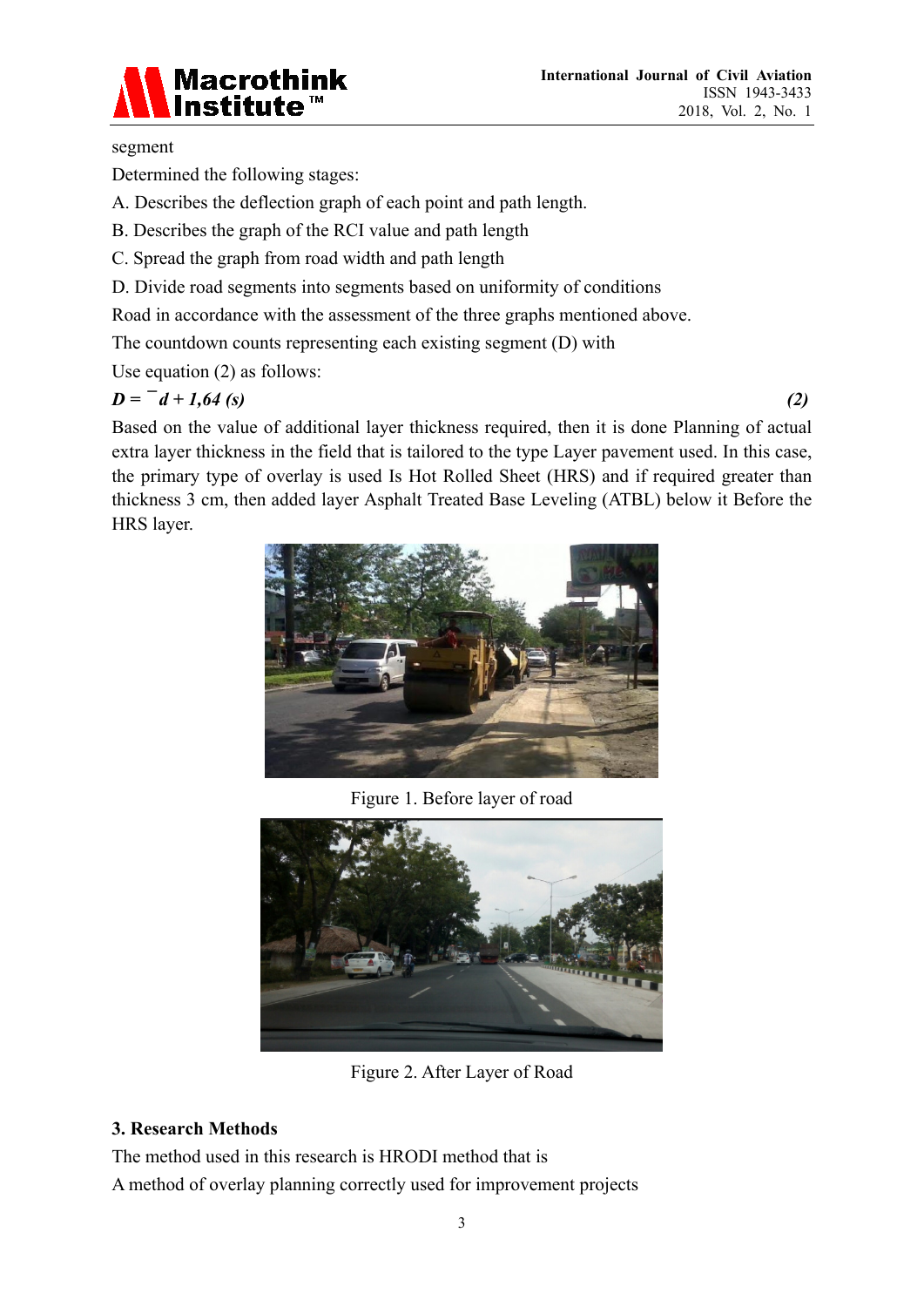

The road in the Directorate General of Highways. This method is used for additional layers made Of the HRS type.

There are 2 (two) types of stages of activities undertaken in layered planning

Additional in this writing are:

1). Collection of design data using secondary survey, i.e., retrieval Data already available to the relevant agencies, in this case, the Project Directors Road Improvement on moon cross roads starting from A.H.Nasution. The obtained data are subsequently reduced/processed for later use in the analysis The design of the new pavement roads in question.

2). Processing and analysis of design data which includes: determination of back deflection point (D), segment deflection (D), calculating the load equivalent amount The traffic axis, and the additional layer thickness.

#### **4. Results and Discussion**

The results of traffic planning data processing are shown in Table 1, andResults of data processing that expose the values of RCI, Camber, and deflection Segment (D) is presented in Fig.1. The RCI value along the road segment is 4, while the camber value is 2.0 except in the segment Km  $57 + 000$  - Km  $58 + 000$  and Km  $60 + 000$  - Km  $62 + 000$  which is worth 0 (zero). Segment deflection values vary from 0.799 cm to 2.966 cm.

The thickness of the additional layer of each road segment is shown on Fig. 2. The actual thickness design of the HRS and ATBL layers as indicated In FIG. 3, it is shown that the overlay thickness varies from a thickness of 3 cm, 7 cm Up to 9 cm. The thickness of 3 cm type of HRS layer dominates along the road. But on certain segments that is at Km.  $57 + 000$ - Km 58 + 000, and Km  $60 + 000$  - Km  $62 + 000$  thick overlay is 7 cm. While the thickness of 9 cm there On segments  $61 + 000$  - Km  $62 + 000$  and Km  $67 + 500$  - Km  $68 + 100$ .

| No | Type of Traffic                                           | Values    |
|----|-----------------------------------------------------------|-----------|
| 1  | Role of Roads                                             | Collector |
| 2  | Leght of Roads                                            | 15        |
| 3  | Traffic growth factor $;1\%$                              | 7.0       |
| 4  | Pavement width                                            | 5         |
| 5  | Plans (Years)                                             | 5         |
| 6  | Total of ways                                             | 2 ways    |
| 7  | Volume of Traffic                                         |           |
|    | Cars<br>a.                                                | 1.711     |
|    | Truck<br>b.                                               | 333       |
|    | <b>Heavy Truck</b><br>c.                                  | 32        |
| 8  | Other Equivalent Load Equivalent Amount (ESA) 1.054 x 106 | 1054x106  |

Table 1. Design of Traffic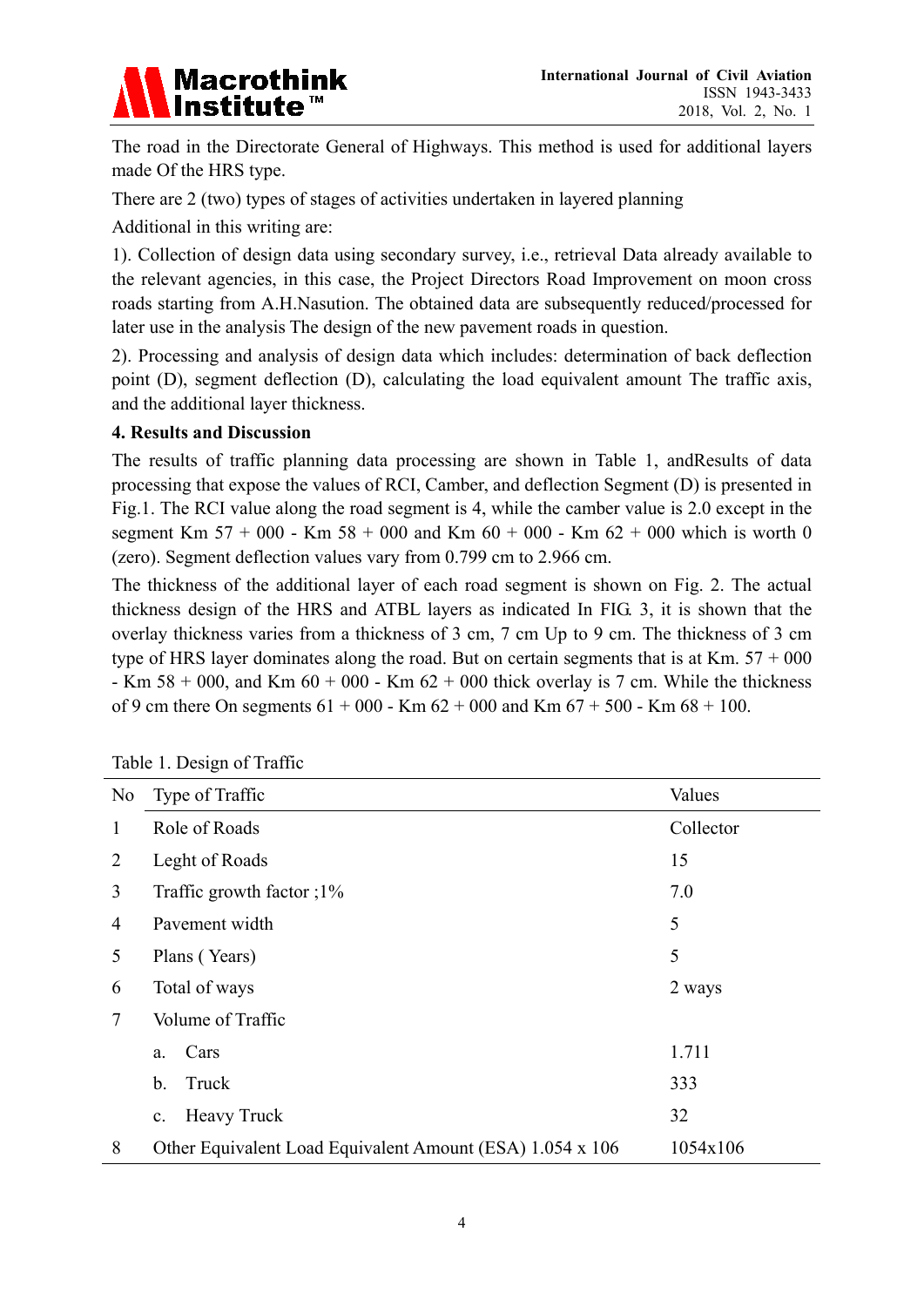



Figure 3. Additional layer design is required



Figure 4. Additional Thick Layer Design Results According to Layer Type

#### **5. Conclusion**

From the result of planning of additional layer thickness (overlay) with HRODI Method Can be summarized as follows:

1). Thick layers for Jalan A.H.Nasution - Padang Bulan along + 15

Km varies from 3 cm, 7 cm to 9 cm. The extra layer thickness is dominated with a diameter of 3 cm.

2). Additional layer type of pavement with a diameter of 3 cm is the kind of HRS, while the thickness is greater than 3 cm to 9 cm used blend type HRS with ATBL.

### **References**

Altinel, M., Brown, P., Cline, S., Kartha, R., Louie, E., Markl, V., ... Singh, A. (2007). Damia: a data mashup fabric for intranet applications. In Proceedings of the 33rd international